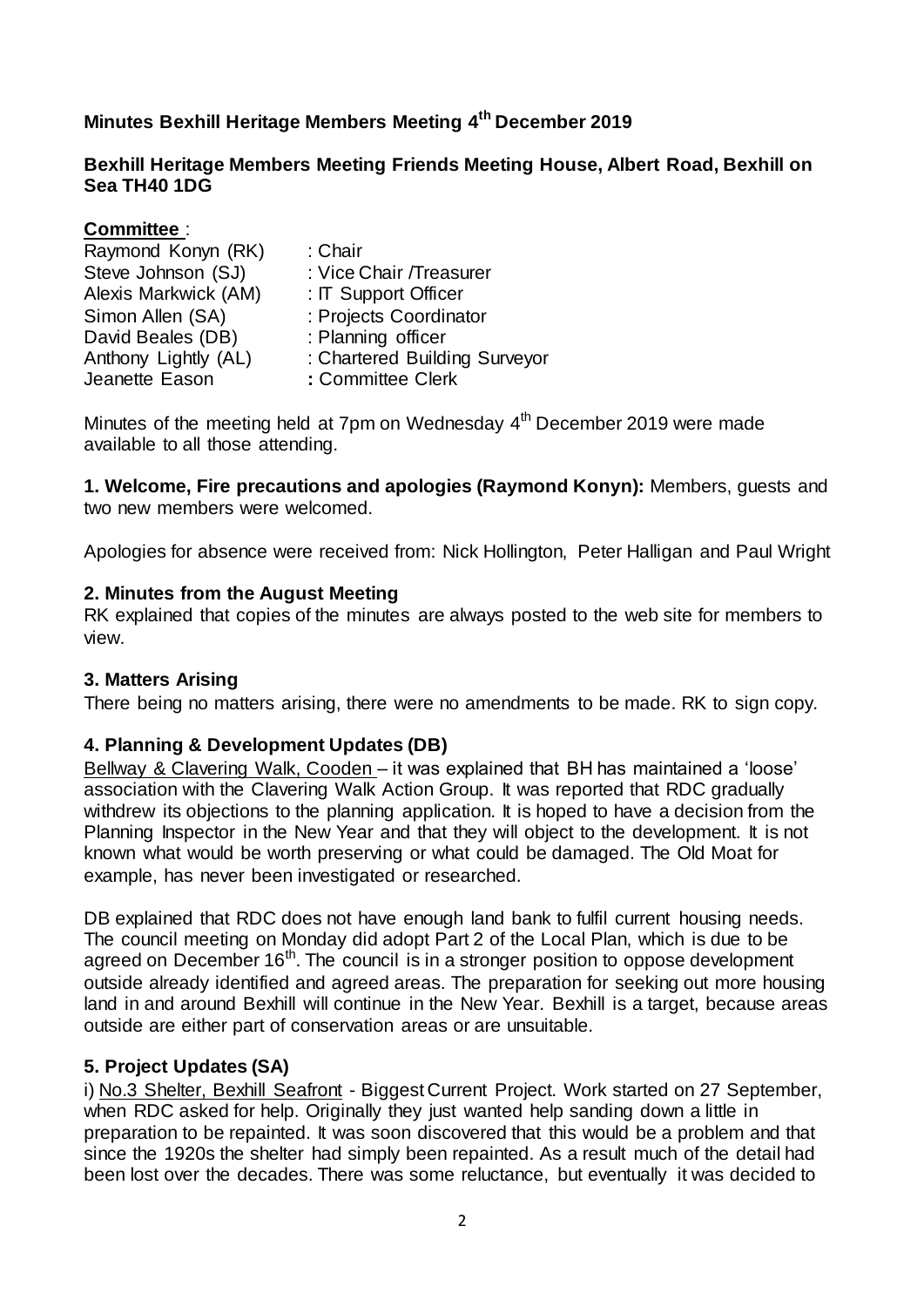strip off all the old paint and start again. BH has recorded over 1000 volunteer hours so far. RDC then asked BH to replace some of the roof tiles, which are also unlikely to have been replaced since it was built. It is essential that they are replaced urgently to prevent water ingress during the winter. It also needs felting which RDC has agreed to do. A firm in Battle has been identified to provide the tiles. BH, RDC and the contractors are due to meet for discussions as to what work needs to be done and timescales agreed.

ii) Clock Tower – Planning to make a check of the tower and clock in springtime to make sure it is drying out ok.

iii)Sainsburys Mural, Town Hall Square – Still awaiting response from Sainsburys before next steps can be planned.

iv) Brick Bus Shelter, De La Warr Road – Progressing slowly. A very successful meeting was held with the college who would like to be involved as a project with older students. It was noted that the history of the shelter shows it to have been part of the golf links.

## **6. Treasurers Report (SJ)**

i) It was stated that BH is currently putting together a fighting fund for restoration projects. It may be that future projects will be supported by applying for 'match funding'.

ii) It is hoped to have a BH Get Together on Bexhill Seafront on either the Sat or Sun 21<sup>st</sup> or  $22<sup>nd</sup>$  at the No.3 Shelter, between 11.00 and 14.00. The committee will check the weather forecast nearer the date and notify members of the actual date. It is planned to have a Tombola, Hard Hat trips around the shelter and showing of the work undertaken so far, mulled wine, and a lucky dip for the children. It is also hoped that some music could be set up for the event. Members were asked if they could provide some Tombola prizes which could be dropped off at the shelter prior to the event and when others are working there. iii) Festive Quiz Night – SJ confirmed he had a few tickets left for any members wishing to purchase after the meeting.

iv) Active Volunteers Meal – on  $13<sup>th</sup>$  Members were reminded that Lynn Markwick would need to be notified asap of their menu choices.

v) Co-oP Special Fund - Members were advised that BH is one of their main charities for the year. If BH members become members of the Co-oP they can nominate for their % of the charity fund to go to BH.

## **7. IT & Website Report (AM)**

i) AM pointed out that there are a lot more photos, videos and info sheets to highlight the fact that it is all the work of volunteers.

ii) There is a new calendar of events on the website.

iii) There is a new newsletter due at the end of December.

### **8. Refreshment Break**

### **9. Civic Pride award Nominations (SJ)**

SJ clarified that any buildings or projects not nominated this year, or if members see anything they feel worthy, can be nominated in 2020. Slides were displayed of the various nominations to enable members to complete their voting forms.

Category 1 – New buildings fitting the criteria: Greys House No. 6 Herbrand Walk. Only nomination in this category. New build of modern design using locally sourced stone.

Category 2 – Public Art or Displays, stimulating interest in Bexhill Heritage or demonstrating civic pride.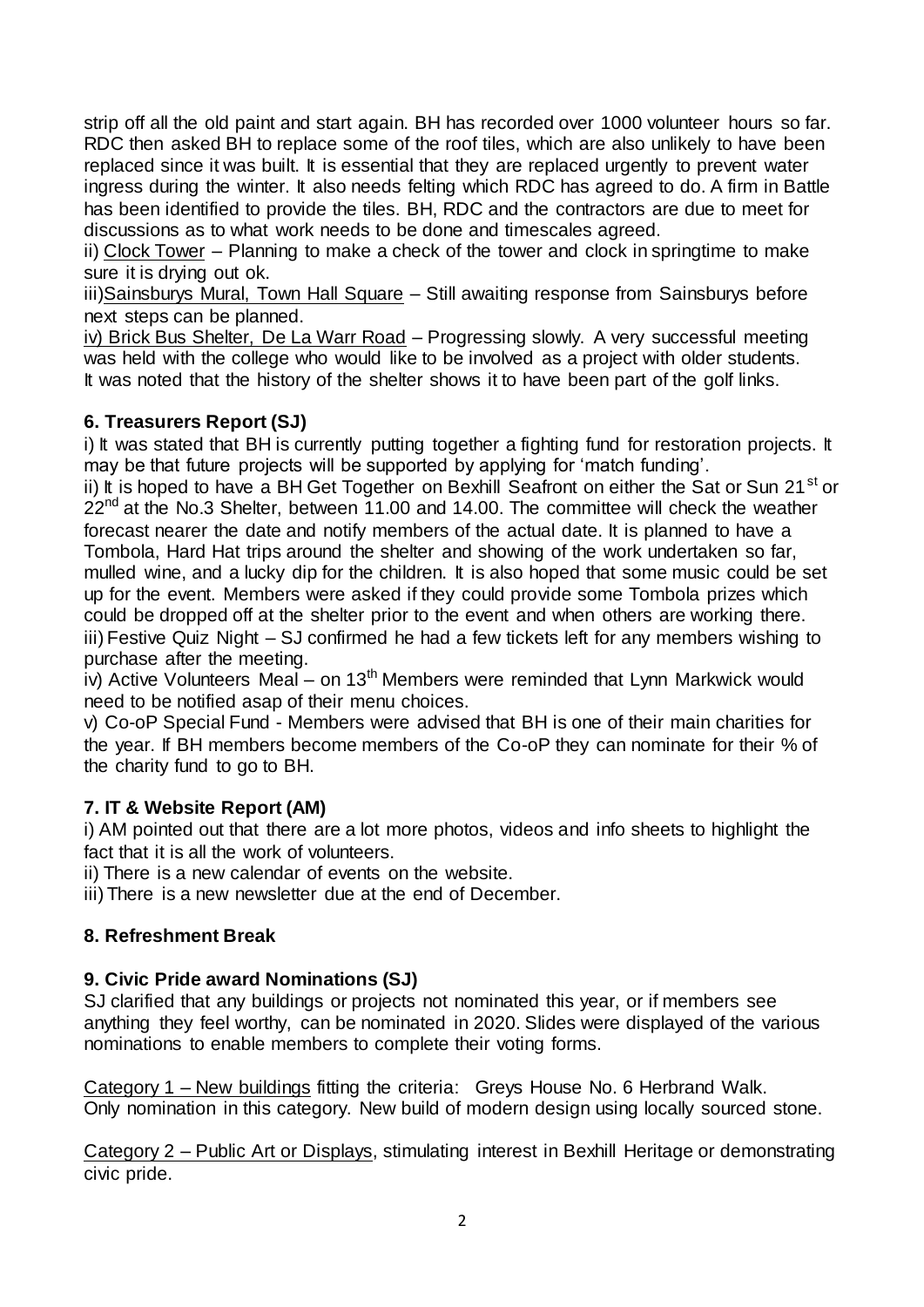- 1) Motoring Heritage Gallery Sackville Bistro
- 2) Barraclough's Opticians Western Road
- 3) Butterfly on the Wall Wickham Avenue

SJ took time out to discuss and clarify the voting sheet.

Category 3 – Building or Public Open Space

- 1) Seafront Shelter No.2 It was explained that this one is older than No.3 shelter and had lots of iron and rust issues to deal with. It was recognised that RDC had done a good job using the cream, green and red of the Bexhill colours. The colour scheme was researched by Alex Markwick. Lucky that this shelter did not need a new roof.
- 2) Wickham Bistro New owners wanted to get back to heritage detail, all fittings on doors are brass along with lighting. Coloured glass in windows was also uncovered and is best seen from inside.
- 3) Wetherspoons, Western Road slide show that the decoration on the walls replicate what would have been there when it was a cinema and playhouse. Good interior refurbishment, using lighting and carpet colours of the era. It also has old reels and a projector plus period film posters on display.
- 4) No. 10-12 Parkhurst Road It was recognised that the new owner had reinstated the sash style windows, used lead externally on the tower and also used galvanised (not plastic) downpipes all in keeping with its original look. In addition they had also picked out and fully restored the relief.

The voting slips were collected in and the winners of the various individual categories announced. The results for the **overall** winner were as follows:

## **Seafront Shelter – 22 votes**

Butterfly on the Wall  $-9$  votes Wetherspoons – 6 votes Greys House – 4 votes Sackville Bistro – 3 votes Wickham Bistro – 2 votes 10-12 Parkhurst Road – 0 votes Barraclough Opticians – 0 votes

SJ stated that it is hoped to have a formal presentation at some time to the overall winner, which in this case was RDC. It may be possible to invite the winners and /or nominees for the individual categories too, subject to confirmation.

## **10. AOB, Open Forum, Q & A s, members Suggestions & Ideas**

Comment : There was recognition of the Committee and their efforts given that BH now has more than 300 members. Also, appreciation for the Pop Up Shop in Devonshire Road, which sadly did not last long. Currently there are discussions with the minister for the Methodist Church in Sackville Road. It is due to be closing for worship around August 2020, due to diminishing congregation numbers. It has been suggested that perhaps the church building could stay and be repurposed for community activities.

Comment : One member notified the meeting that there had been some vandalism to the De La Warr Bus Shelter – spray paint.